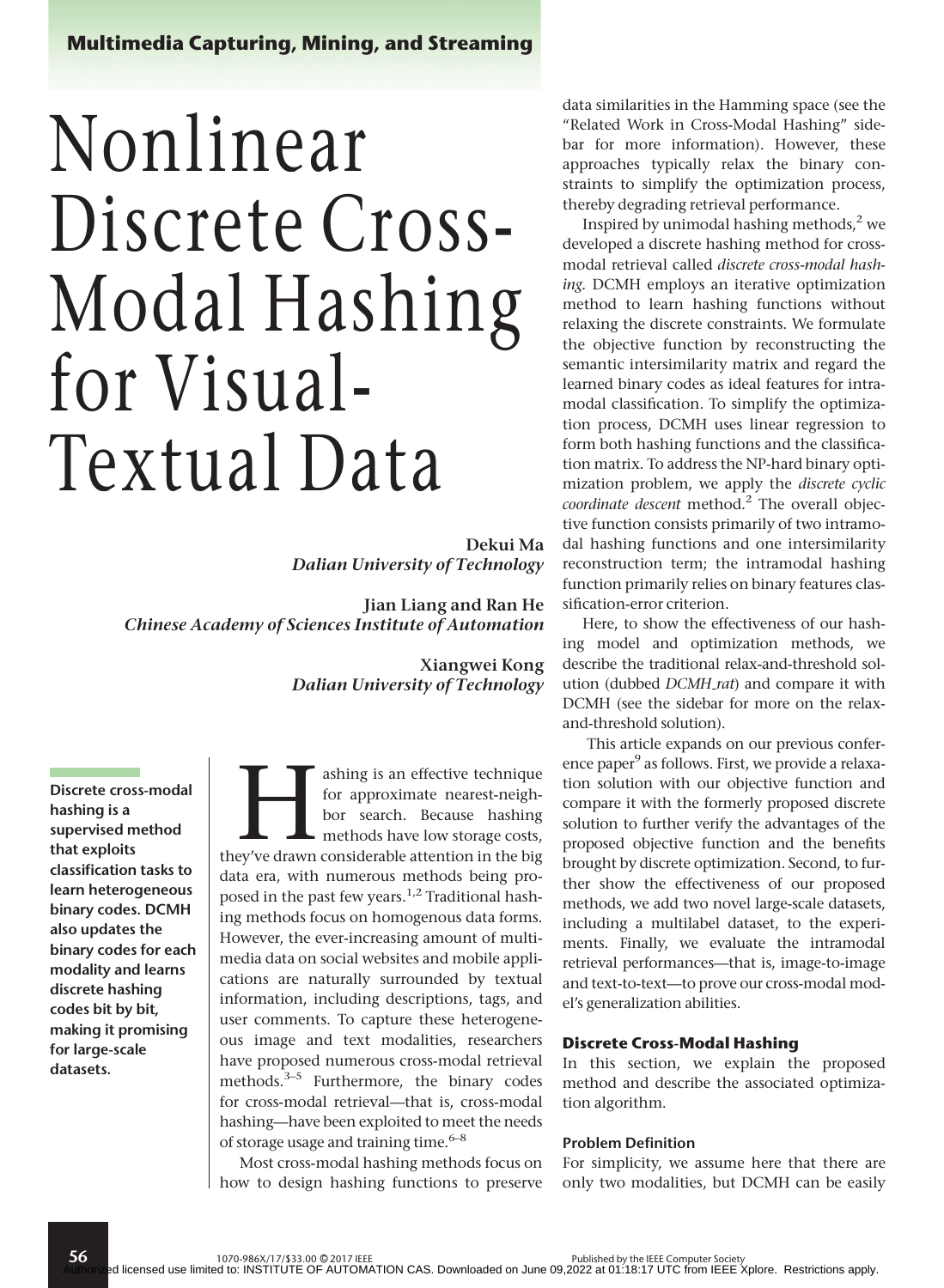# Related Work in Cross-Modal Hashing

Existing cross-modal hashing methods can be categorized as unsupervised and supervised methods. One classical unsupervised method extended spectral hashing to the multimodal setting by minimizing the weighted distance.<sup>1</sup> Guiguang Ding and his colleagues used collective matrix factorization for different modalities to obtain the hashing functions with latent a factor model. $<sup>2</sup>$ </sup>

Supervised methods usually achieve much better performance because they use semantic labels or pairwise relationships to learn the discriminative hashing functions via label-similarity preserving criterion.

Jingkuan Song and his colleagues considered the differences between each modality by exploring single modality correlations and keeping the different modalities' codes consistent.3 Other researchers proposed maximizing the semantic correlation and further optimizing the objective function in a greedy way for large-scale datasets. $4$  In addition, Yueting Zhuang and his colleagues used neural network models for cross-media hashing, $5$  while Xiaobo Shen and his colleagues exploited matrix factorization for multiview data.<sup>6</sup> Recently, Dekui Ma and his colleagues proposed a simple two-step approach and obtained impressive retrieval performances on various benchmark datasets, where the binary codes obtained via unimodal hashing methods were considered as unified codes for both modalities.<sup>7</sup>

In addition to data similarity preservation, quantization qualities are also crucial for hashing-based retrieval methods, as proven in the classical unimodal hashing papers.<sup>8</sup> Similar to the unimodal hashing methods, cross-modal hashing approaches have inevitable binary constraints, which make the objective function challenging to optimize. To make the optimization problem feasible, most hashing approaches adopt a two-step relax-and-threshold strategy: first, they learn real hashing functions to relax the constraints, and then they threshold them to obtain the discrete codes. However, this trick brings nonnegligible quantization errors, and is thus suboptimal.

Recently, many research efforts—including the classic iterative quantization (ITQ) method—have aimed to minimize quantization.<sup>9</sup> By introducing a rotation matrix, ITQ minimized quantization errors and thus obtained better hashing projection matrices. By introducing an auxiliary variable for discrete codes, supervised discrete hashing (SDH)<sup>10</sup> reformulated the objective function and obtained an efficient discrete solution via cyclic coordinate descent. Work by Go Irie and her colleagues was pioneering in its focus on quantization errors for cross-modal hashing.<sup>11</sup> Their efforts sought binary quantizers for each modality by simultaneously minimizing the binary quantization problem and subspace learning.

## References

- 1. S. Kumar and U. Raghavendra, "Learning Hash Functions for Cross-View Similarity Search," Proc. 20th Int'l Joint Conf. Artificial Intelligence (IJCAI), 2011, pp. 1360–1365.
- 2. G. Ding, Y. Guo, and J. Zhou, "Collective Matrix Factorization Hashing for Multimodal Data," Proc. IEEE Conf. Computer Vision and Pattern Recognition, 2014, pp. 2083–2090.
- 3. J. Song et al., "Inter-Media Hashing for Large-Scale Retrieval from Heterogeneous Data Sources," Proc. 2013 ACM SIGMOD Int'l Conf. Management of Data, 2013, pp. 785–796.
- 4. D. Zhang and W.J. Li, "Large-Scale Supervised Multimodal Hashing with Semantic Correlation Maximization," Proc. 28th AAAI Conf. Artificial Intelligence (AAAI), 2014, pp. 2177–2183.
- 5. Y. Zhuang et al., "Cross-Media Hashing with Neural Networks," Proc. 22nd ACM Int'l Conf. Multimedia, 2014, pp. 901–904.
- 6. X. Shen et al., "Multi-View Latent Hashing for Efficient Multimedia Search," Proc. 23rd ACM Int'l Conf. Multimedia, 2015, pp. 831–834.
- 7. D. Ma et al., "Frustratingly Easy Cross-Modal Hashing," Proc. 2016 ACM on Multimedia Conference, 2016, pp. 237–241.
- 8. Y. Gong et al., "Angular Quantization-Based Binary Codes for Fast Similarity Search," Advances in Neural Information Processing Systems, 2012, pp. 1196–1204.
- 9. Y. Gong et al., "Iterative Quantization: A Procrustean Approach to Learning Binary Codes for Large-Scale Image Retrieval," IEEE Trans. Pattern Analysis and Machine Intelligence, vol. 35, no. 12, 2013, pp. 2916–2929.
- 10. F. Shen et al., "Supervised Discrete Hashing," Proc. IEEE Conf. Computer Vision and Pattern Recognition, 2015, pp. 37–45.
- 11. G. Irie, H. Arai, and Y. Taniguchi, "Alternating Co-Quantization for Cross-Modal Hashing," Proc. IEEE Int'l Conf. Computer Vision, 2015, pp. 1886–1894.

extended to more. Assume  $X = \{x_i\}_{i=1}^n, x_i =$  ${x_i^1, x_i^2}$  represents *n* data points of two different modalities, where  $x_i^1 \in R^m$  is an *m*-dimensional image feature, and  $x_i^2 \in R^d$  is a *d*-dimensional text feature vector. Given the code length  $k$ , our goal is to learn hashing functions  $f_q(\cdot)$  that map the original continuous features  $x_i^q$  to binary codes  $h_i^q \in \{-1, 1\}^k$ ,  $q = \{1, 2\}$ . Here, for each modality, we adopt the simple linear hashing function  $f_q(\cdot) = sgn(W_q^T x)$ , where matrices  $W_q$ 

are the projection matrices that we need to learn.  $Y \in \{0,1\}^{c \times n}$  denotes the label matrix and  $y_i \in R^c$  denotes the *i*th label vector, where *c* is the number of semantic categories in the dataset.

#### Intermodality Similarity Preservation

Unlike previous unified binary-code-based methods,<sup>10,11</sup> we used two binary matrices,  $H_1$ and  $H_2$ , each of which represents a separate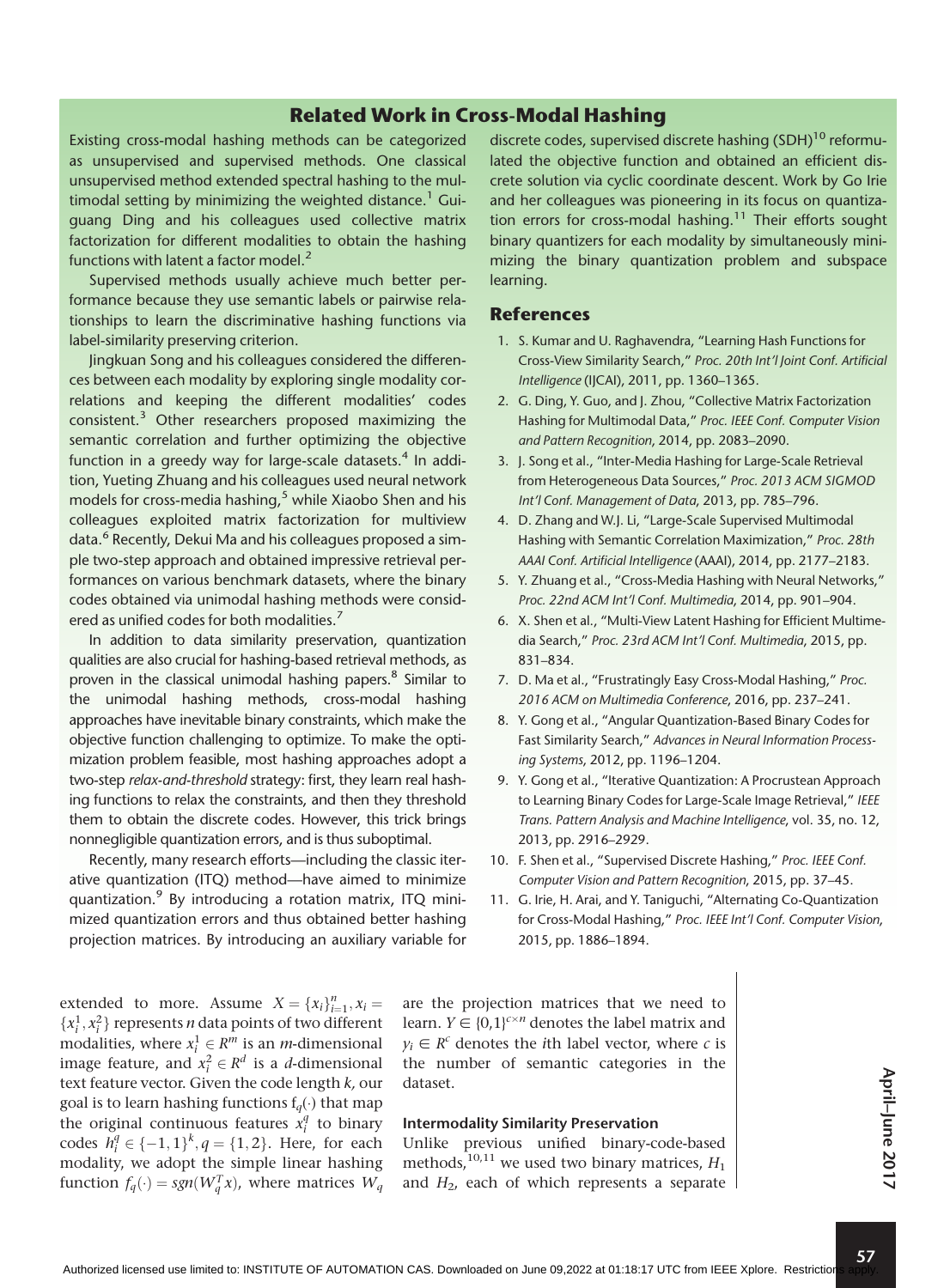binary space and connects it with intermodality similarity-preserving terms. This should let heterogeneous points from different modalities in the projected binary space be close to each other. The heterogeneous similarity affinity matrix S is directly generated from Y, while  $s_{i,j} =$ 1 indicates that the ith and jth objects share at least one common semantic label; otherwise  $s_{i,i}$  $= -1$ . For multilabel datasets, we can use a more complex similarity metric, such as cosine distance; however, we found that cosine distance does not improve performance.

We define the basic object function on intermodal similarity preservation as follows:

$$
\min ||H_1^T H_2 - cS||_F^2, \tag{1}
$$

where  $H_1$ ,  $H_2 \in \{-1, +1\}^{k \times n}$  are the learned hashing codes, and each binary code  $h_i^q =$  $sgn(P_i^T x_i^q)$  and  $P_1 \in \mathbb{R}^{m \times k}$ ,  $P_2 \in \mathbb{R}^{d \times k}$  are learned hashing projection matrices. The inner products of  $H_1$  and  $H_2$  reflect the opposite of their Hamming distance (to some extent). We adopt the square loss for similarity reconstruction, which is widely used in hashing methods.

#### Intramodality Similarity Preservation

In addition to similarity preservation across modalities, we aim to preserve the similarity within each modality, which is also the main focus of unimodal hashing methods.

To simplify the optimization problem, we adopt an approach similar to that of Fumin Shen and his colleagues<sup>2</sup> to obtain hashing functions—that is, we use simple linear regressions. To leverage the semantic labels to hashing function learning, we optimize the learned binary codes into a classification task. Our goal is that the learned hashing codes be well classified along with the semantic labels.

When we consider only one modality, the objective function of classification with hidden binary codes can be written as

$$
\min_{W,H} \sum_{i=1}^{n} L(y_i, W^T h_i) + \lambda \|W\|_F^2, \qquad (2)
$$

where each code  $h_i = sgn(P^T x_i)$ ,  $L(\cdot)$  is the loss function of a classification model, and  $\lambda$  is the regularization parameter. Because we can select any appropriate loss function for  $L$ , we chose  $l_2$ loss due to its simplicity. By introducing the matrix expression, we can rewrite the problem in Equation 2 as

$$
\min_{W,P,H \in \{\pm 1\}^{k \times n}} \frac{||Y - W^T H||_F^2}{||H - P^T X||_F^2 + \lambda R(W, P)} \tag{3}
$$

To avoid trivial solutions, we use  $R(\cdot) = || \cdot ||_F^2$ as regularization terms.

#### Overall Formulation and Optimization

Combining the inter- and intramodality similarity preservation terms in Equations 1 and 3, we get the final objective function of the proposed DCMH:

$$
\min_{H,W,P} G = \sum_{i=1,2} ||Y - W_i^T H_i||_F^2 + \eta ||H_i - P_i^T X_i||_F^2
$$
  
+  $\lambda R(W_i, P_i) + \gamma ||H_1^T H_2 - cS||_F^2$   
s.t.  $H_i \in \{-1, +1\}^{k \times n}$ . (4)

Here,  $\eta$ ,  $\lambda$ , and  $\gamma$  are tradeoff parameters.

Nonlinear embedding beforehand can boost the performances of linear methods; it is also scalable for high-dimensional data matrices. Hence, we adopt a simple yet effective nonlinear technique<sup>1</sup> as follows:  $F(x) = sgn(P^T\phi(x))$ , where  $\phi(x) = [\exp(||x - z_1||^2/\sigma), \cdots, \exp(||x - z_l||^2/\sigma)].$ Here,  $\{z_j\}_{j=1}^l$  are the randomly selected *l* landmark points and  $\sigma$  is the kernel width.

Obviously, the objective function in Equation 4 is nonconvex. Fortunately, the subproblem for any of the six variables is convex while fixing the other five variables. Thus, we can obtain local optima in an alternating optimization manner. DCMH alternately updates the six variables by following the listed three steps until convergence. We found that only a few iterations within each modality can give reasonably stable performances.

**P-Step.** When we fix H and W and let  $\frac{\partial G}{\partial P_i} = 0$ , we obtain

$$
P_i = \left(\phi(X_i)\phi(X_i)^T + \lambda I\right)^{-1} \phi(X_i)H_i^T, \quad (5)
$$

where  $I$  is an identity matrix. This step can be seen as a simple least-square linear regression.

**W-Step.** When we fix H and P and let  $\frac{\partial G}{\partial W_i} = 0$ , we obtain

$$
W_i = (H_i H_i^T + \lambda I)^{-1} H_i Y^T.
$$
 (6)

Here, we can also obtain a closed-form solution for each  $W_i$ .

**H-Step.** When we fix  $W$  and  $P$ , we can rewrite Equation 4 as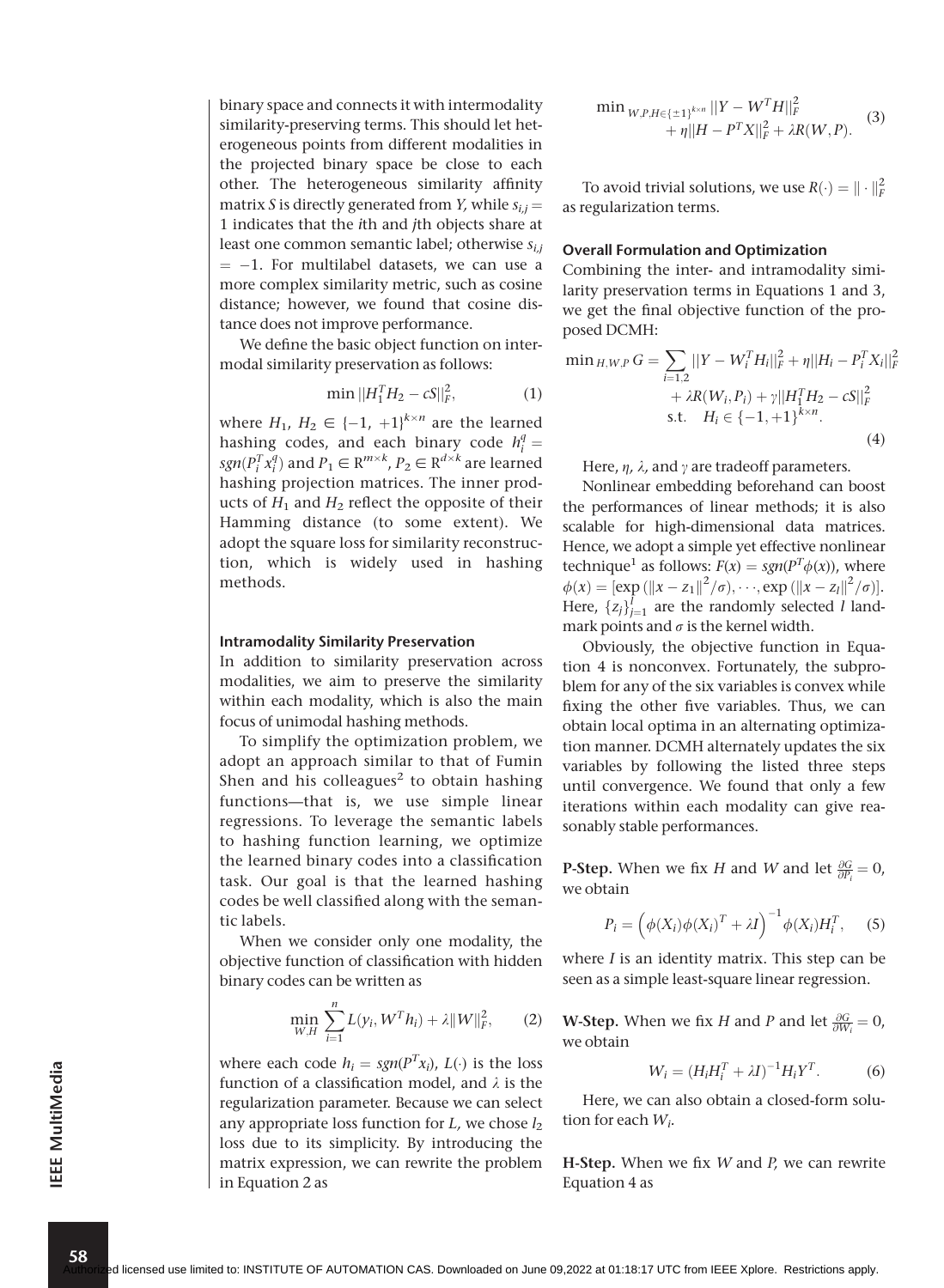$$
\begin{aligned}\n\min_{H \in \{\pm 1\}^{k \times n}} ||Y - W_i^T H_i||_F^2 + \eta ||H_i - P_i^T \phi(X_i)||_F^2 \\
&+ \gamma ||H_1^T H_2 - cS||_F^2.\n\end{aligned}
$$

(7)

Given the discrete constraints, solving H becomes an NP-hard problem. Most existing methods directly relax this constraint and binarize the optimal continuous solution, while other methods try to optimize it by introducing a sigmoid function. However, we attempt to learn the binary codes along with the discrete constraints. One naive approach is enumeration, but it is uncomputable. Here, for  $H<sub>1</sub>$ , Equation 7 is directly decomposed as follows:

$$
\min_{H_1 \in \{\pm 1\}^{k \times n}} ||W_1 H_1||_F^2 - 2Tr(H_1^T(W_1 Y + \eta P_1^T \phi(X_1)) + \gamma c H_2 S)).
$$
\n(8)

We then adopt the discrete cyclic coordinate (DCC) descent method<sup>2</sup> to solve this discrete optimization problem—that is, the ith column of H is updated when the remains are fixed. We adopt the DCC descent method to optimize Equation 8 in several iterations.

#### Optimization with the Relax-and-Threshold **Strategy**

To measure the respective contributions of the proposed hashing model and optimization method shown in Algorithm 1 (Figure 1), we also give an optimization algorithm for DCMH with the relax-and-threshold strategy, DCMH\_rat.

Generally, DCMH rat also adopts an iterative updating process, which instantly optimizes a relaxed continuous objective function by dropping the discrete constraints. Compared with Algorithm 1, only H-Step needs to be adjusted. As we show in the following experiments, a specific gap exists between DCMH and DCMH\_rat, where DCMH\_rat can suffer from larger quantization errors.

**H-Step.** When we fix  $W$  and  $P$ , we can rewrite Equation 4 as

$$
G(H_i) = ||Y - W_i^T H_i||_F^2 + \eta ||H_i - P_i^T \phi(X_i)||_F^2
$$
  
+  $\gamma ||H_i^T H_j - cS||_F^2$ . (9)

To obtain optimal  $H_i$ ,  $H_i$  is updated by  $H_i + d$ in each iteration, then the corresponding problem is defined as arg min  $G(H_i + d)$ . Taylor expansion is further applied to approximate  $G(H_i + d)$  as

$$
G(H_i + d) \approx G(H_i) + G'(H_i)d + 1/2G''(H_i)d^2,
$$
\n(10)

where  $G'(H_i)$  and  $G''(H_i)$  are the first- and second-order derivatives of G about  $H_i$ , and their detailed expressions are listed as

$$
G'(H_i) = (W_i W_i^T + \eta I + \gamma H_j H_j^T) H_i - (W_i Y + \eta P_i^T \phi(X_i) + \gamma c H_j S) \quad (11) G''(H_i) = W_i W_i^T + \eta I + \gamma H_j H_j^T.
$$

Finally, given the classical Newton method,  $H_i$  is updated each time as follows:

$$
H_i(t+1) = H_i(t) + \alpha d. \tag{12}
$$

Here, the direction vector  $d = G'(H_i)/G''(H_i)$ , and  $\alpha$  is the step-size parameter, controlling the convergence of the iterative updating process.

#### Time Complexity and Convergence Analysis

Because DCMH adopts an iterative optimization, P-Step and W-Step are classical linear regression solutions that occupy  $O(nl^2k)$  and  $O(nd^2k)$ .

H-Step occupies  $O(tk^2n + tk^2c)$  for each iteration, where  $t$  is the number of iterations. The overall computational complexity is  $O(T(nk^2))$ , where T is the number of external iterations. In the testing phase, the complexity of generating hashing codes is constant, with  $O(mk)$  for an image query and  $O(dk)$  for a text query. Hence, DCMH has a linear complexity to dataset size  $n$  and is flexible for large-scale datasets.

To seek an optimal solution, the variables P, W, and B are alternately learned for several iterations. The objective function in Equation 4 is minimized in each step; we show the convergence analysis of DCMH as

$$
G(P^{(t)}, W^{(t)}, B^{(t)}) \ge G(P^{(t+1)}, W^{(t)}, B^{(t)})
$$
  
\n
$$
\ge G(P^{(t+1)}, W^{(t+1)}, B^{(t)}) \ge G(P^{(t+1)}, W^{(t+1)}, B^{(t+1)}),
$$
  
\n
$$
(13)
$$

where  $P^{(t)}$ ,  $W^{(t)}$ , and  $B^{(t)}$  are matrices in the tth iteration.

Algorithm 1 shows the proposed DCMH procedure.

#### Experiments

We compare our DCMH with baseline methods on five benchmark datasets, with visual features for images and textual features for user tags or webpages.

#### Datasets and Setting

The Wiki dataset (www.svcl.ucsd.edu/projects/ crossmodal) consists of 2,866 text-image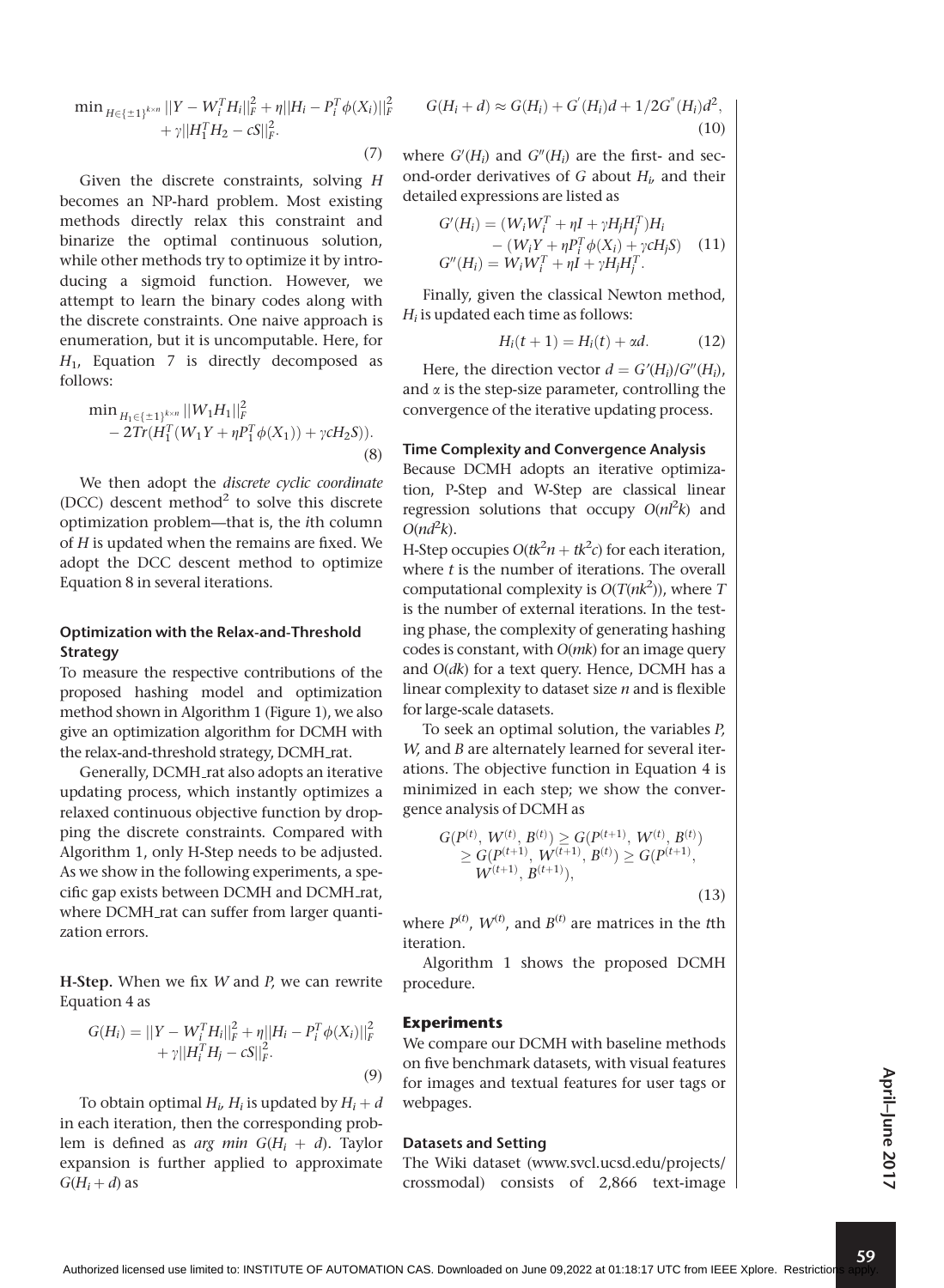**Input**: Data matrices *X*(*t*) , *t* = 1, 2, semantic label matrix *Y* and hash code length *k*.

**Output:** Hash projection matrices  $P_i$ , *i* = 1, 2.

#### **Procedure**:

- 1. Randomly select *l* objects to get the nonlinear embedding data φ (*X*) via the RBF kernel function;
- 2. Initialize *H* as  $\{-1, 1\}^{k \times n}$  randomly;

#### 3. **Repeat**:

- a) Obtain  $P_1$  and  $P_2$  via Equation 5;
- b) Obtain  $W_1$  and  $W_2$  via Equation 6;
- c) Iteratively solve  $H_1$  and  $H_2$  via Equation 8 with the help of DCC;

**Until** reaching convergence or maximum iterations.

Figure 1. Algorithm 1: The pseudo code of discrete cross-modal hashing (DCMH).

|  |  |  |  | Table 1. Dataset characteristics. |
|--|--|--|--|-----------------------------------|
|--|--|--|--|-----------------------------------|

| <b>Dataset</b>         | Training/testing | Image/text  | Class | Labels     |
|------------------------|------------------|-------------|-------|------------|
| Wiki                   | 2,173/693        | 128/10      | 10    | Single     |
| $Wiki+$                | 2,173/693        | 4,096/5,000 | 10    | Single     |
| LabelMe                | 2,014/672        | 512/470     | 8     | Single     |
| $VOC +$                | 2,808/2,841      | 4,096/399   | 20    | Single     |
| <b>MIRFLickr</b>       | 15,902/836       | 150/500     | 24    | Multilabel |
| <b>INRIA-Websearch</b> | 10,332/4,366     | 4,096/1,000 | 100   | Single     |

documents labeled as one of 10 semantic categories. Wiki $+$ <sup>4</sup> shares the same settings as the Wiki dataset, but its images are 4,096-dimensional convolutional neural network (CNN) features, and its texts are 5,000-dimensional bag of words (BoW) features on the term frequencyinverse document frequency (TF-IDF) weighting scheme.

The LabelMe outdoor dataset consists of 2,686 fully annotated outdoor images from eight scene categories. Following earlier work,  $11$ we randomly split the dataset into training/testing sets using a 3:1 ratio.

The PASCAL Visual Object Classes  $(VOC)$ + dataset includes 2,808 training and 2,841 testing data; the images are associated with only a single label.<sup>12</sup> Following earlier work,<sup>10</sup> we use the CNN features instead of original gist features for images.

The MIRFLickr dataset is composed of 16,738 instances collected from the social photography website Flickr. Following earlier work, $11$  we randomly split the dataset into a training set and a testing set, with 15,902 and 836 (5 percent), respectively. This dataset includes 24 groundtruth labels (tags), and each instance might be associated with multiple labels.

The INRIA-Websearch dataset (http://lear. inrialpes.fr/~krapac/webqueries/webqueries. html) contains 71,478 pairs of web images and text annotations from 353 categories, including actors, logos, and landmarks. We obtained 14,698 pairs as in earlier work<sup>13</sup> and randomly split them into training/testing sets (3:1).

Table 1 shows basic information for each dataset.

#### Experiment Setting

Here, we introduce some related cross-modal hashing methods and compare them with our DCMH and DCMH\_rat on some common evaluation schemes, such as the mean average precision (MAP) and normalized discounted cumulative gain (NDCG).

Baseline methods. We compare DCMH with several cross-modal hashing methods, including unsupervised methods, such as cross-view hashing  $(CVH)^3$  and collective matrix factorization hashing  $(CMFH)$ ,  $6$  and supervised ones, such as intermedia hashing  $(MH)^{14}$  and sequential semantic correlation maximization (SCM Seq).8 All source codes are available publicly, and all parameters are set to be consistent with their original presentation. We consider IMH as supervised by training all instances. For DCMH and DCMH\_rat, l is fixed at 500. All results are averaged over four runs to eliminate the influence of random initialization, and we use post hoc tests to compare our method with the other methods. We ran all experiments on a workstation with a 2.60 GHz Intel Xeon E5- 2650 CPU and 32.0 Gbytes RAM.

Evaluation scheme. Some previous works use the training set as a gallery for cross-modal learning, but the high-retrieval performance might be overfitting. Given this and following other efforts,  $4.5$  we adopt the testing set as a gallery here.

We adopt MAP, which is widely used for retrieval tasks, to measure the performance of all methods. The top  $r$  average precision  $(AP)$ can be defined as

$$
AP@r = \frac{1}{L} \sum_{i=1}^{r} P(i) \times \delta(i), \tag{14}
$$

where  $L$  is the number of relevant instances,  $P(i)$  denotes the precision value, and  $\delta(i)$  is an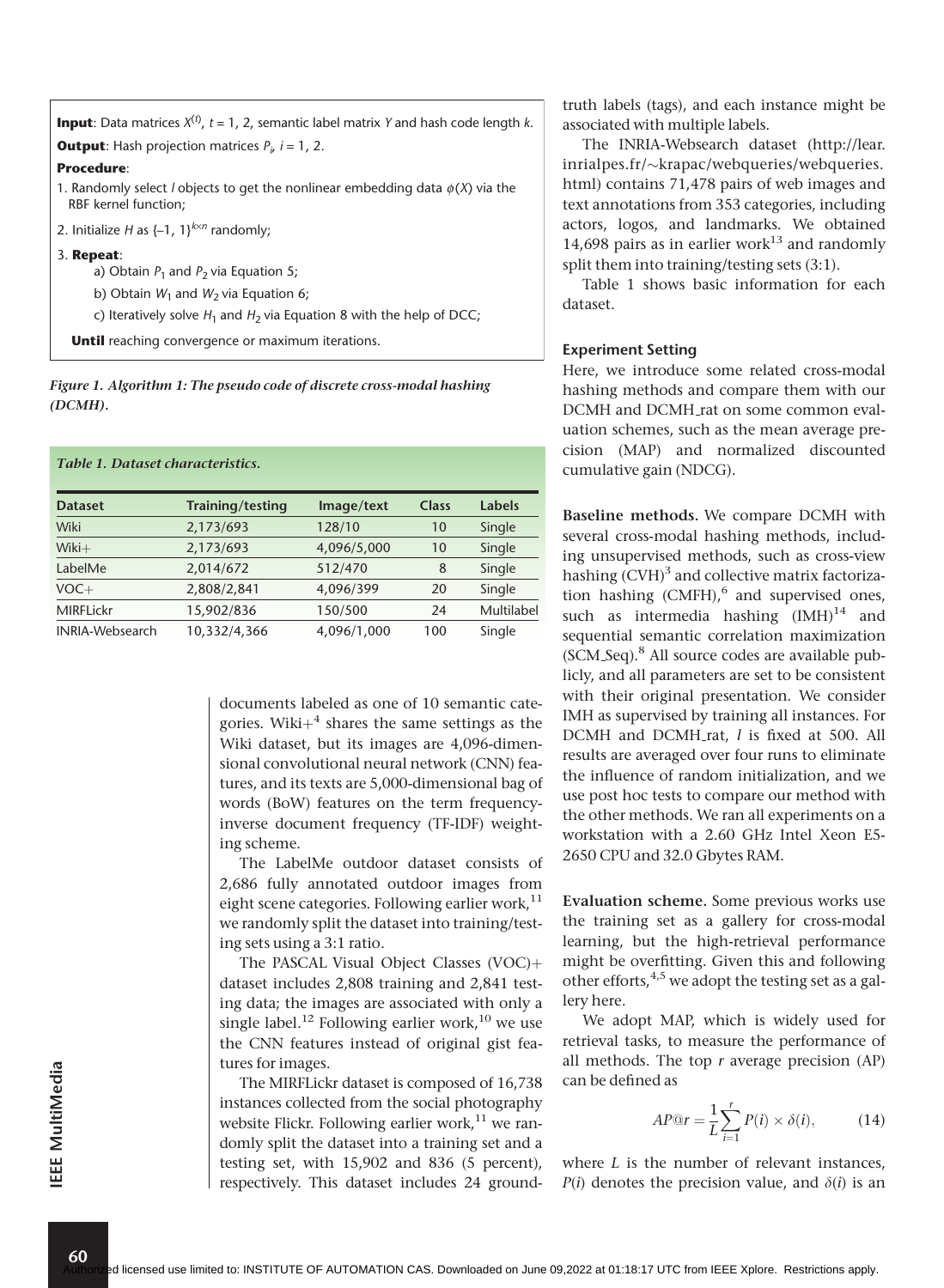|                    |             |       |       | <b>Wiki</b> |       | LabelMe |       |       |       |
|--------------------|-------------|-------|-------|-------------|-------|---------|-------|-------|-------|
| Number of bits     |             | 16    | 24    | 32          | 64    | 16      | 24    | 32    | 64    |
| <b>Image query</b> | <b>CVH</b>  | 27.05 | 26.04 | 26.02       | 24.68 | 36.92   | 36.58 | 35.32 | 35.46 |
|                    | <b>CMFH</b> | 32.47 | 34.01 | 34.81       | 35.85 | 40.09   | 46.71 | 60.20 | 50.12 |
|                    | <b>IMH</b>  | 23.99 | 23.55 | 23.33       | 21.43 | 46.14   | 43.01 | 40.41 | 35.57 |
|                    | SCM_Seq     | 34.28 | 35.24 | 34.57       | 36.23 | 67.10   | 68.56 | 70.48 | 72.53 |
|                    | DCMH_rat    | 37.24 | 37.89 | 41.49       | 38.50 | 73.17   | 76.59 | 78.43 | 79.63 |
|                    | <b>DCMH</b> | 36.81 | 38.71 | 41.05       | 43.44 | 76.00   | 78.36 | 78.88 | 79.66 |
| <b>Text query</b>  | <b>CVH</b>  | 23.13 | 23.21 | 22.01       | 20.12 | 38.99   | 39.12 | 38.35 | 37.58 |
|                    | <b>CMFH</b> | 30.63 | 32.96 | 33.98       | 32.67 | 40.87   | 47.75 | 48.65 | 49.54 |
|                    | <b>IMH</b>  | 24.36 | 22.91 | 21.62       | 20.40 | 48.64   | 44.81 | 42.09 | 35.90 |
|                    | SCM_Seq     | 31.37 | 32.24 | 32.41       | 33.67 | 74.56   | 75.11 | 76.79 | 80.28 |
|                    | DCMH_rat    | 30.16 | 34.31 | 36.22       | 33.61 | 80.61   | 84.73 | 84.64 | 85.67 |
|                    | <b>DCMH</b> | 37.88 | 34.24 | 33.51       | 36.72 | 85.57   | 87.31 | 86.10 | 88.03 |

Table 2. Mean average precision (%) for the top 50 retrieved instances for image and text queries on Wiki and LabelMe. (Results in bold represent the best performance.)

indicator function;  $r$  is the number of retrieved instances and is fixed at 50 here. We consider a retrieved instance as a true neighbor if it shares at least one common semantic label with the query.8,11

In addition, NDCG is a standard and commonly used metric for ranking-based datasets. The NDCG value for the top  $k$  results is defined as

$$
NDCG@k = \frac{1}{Z} \sum_{i=1}^{k} \frac{2^{r_i} - 1}{\log_2(i+1)},
$$
(15)

where  $r_i$  is a relevance index between the query and the ith ranked sample, and Z is a normalization term that ensures the optimal ranking with an NDCG score of 1. For multilabel datasets, the number of shared labels is seen as the relevance value here.

#### Experimental Results and Discussion

All of the datasets in Table 1 are summarized into three categories:

- small-scale datasets (Wiki and LabelMe),
- $high\text{-}dimensional$  datasets (Wiki $+$  and  $VOC+$ ), and
- large-scale datasets (MIRFLickr and INRIA-Websearch).

When implementing DCMH for large-scale datasets, we randomly select 5,000 instances as training sets.

Wiki and LabelMe results. Table 2 shows the MAP values on the small-scale datasets, with hashing bits in the range of {16, 24, 32, 64}. DCMH and DCMH rat significantly outperform other methods in these two datasets for both text and image queries. Compared with the second best method, SCM Seq, the maximum gains of DCMH reach 19.9 percent for image query and 20.7 percent for text query on Wiki, and, on average, more than 12 percent for image query and 13 percent for text query on LabelMe. DCMH also performs better with longer codes because more information can be encoded, and it almost always beats DCMH\_rat, except for text query at 32 bits on the Wiki dataset. On these two datasets, DCMH outperforms other baseline methods, at a significance level of 95 percent.

Wiki $+$  and VOC $+$  results. Due to their dramatic performance, high-dimensional features especially CNN full-connected features—have been increasingly popular. To better exploit DCMH's performance, we also report the results for high-dimensional datasets (see Table 3). The proposed DCMH and DCMH rat again outperform other baseline methods.

For VOC+, DCMH obtains nearly 100 percent MAP value at 64 bits, and the gain obtained by DCMH is significant over both retrieval tasks on Wiki+. Although DCMH\_rat does not perform quite as well as DCMH, it achieves comparable performance and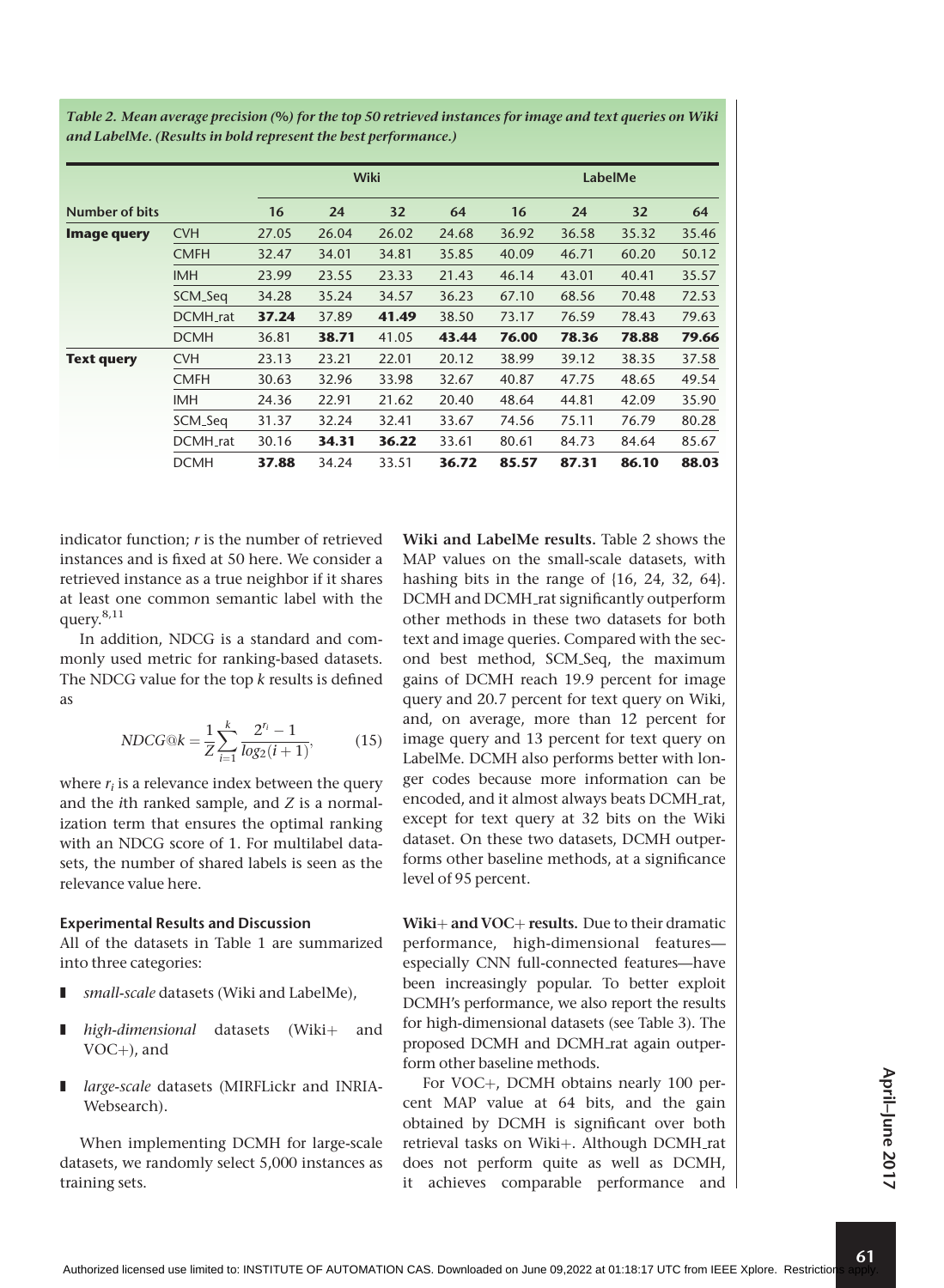|                   |             |       |       | $Wiki+$ |       |       |       | $VOC +$ |       |
|-------------------|-------------|-------|-------|---------|-------|-------|-------|---------|-------|
| Number of bits    |             | 16    | 24    | 32      | 64    | 16    | 24    | 32      | 64    |
| Image query       | <b>CVH</b>  | 16.97 | 16.97 | 16.96   | 16.96 | 50.91 | 52.74 | 55.45   | 53.69 |
|                   | <b>CMFH</b> | 29.71 | 31.11 | 31.55   | 32.17 | 22.84 | 23.58 | 23.44   | 24.06 |
|                   | <b>IMH</b>  | 33.19 | 33.13 | 32.49   | 30.88 | 64.03 | 62.99 | 61.29   | 58.70 |
|                   | SCM_Seq     | 42.26 | 46.66 | 46.66   | 48.59 | 83.68 | 88.91 | 90.42   | 91.74 |
|                   | DCMH_rat    | 52.31 | 57.55 | 57.58   | 58.65 | 95.52 | 97.53 | 96.93   | 98.37 |
|                   | <b>DCMH</b> | 53.39 | 58.43 | 60.52   | 61.16 | 90.89 | 97.13 | 98.94   | 99.11 |
| <b>Text query</b> | <b>CVH</b>  | 18.14 | 16.80 | 16.37   | 18.00 | 19.33 | 19.09 | 17.01   | 16.54 |
|                   | <b>CMFH</b> | 29.60 | 30.94 | 31.12   | 32.12 | 22.01 | 20.95 | 24.70   | 23.72 |
|                   | <b>IMH</b>  | 33.40 | 33.87 | 32.99   | 31.37 | 54.95 | 49.89 | 43.79   | 34.98 |
|                   | SCM_Seq     | 45.75 | 48.67 | 47.86   | 51.95 | 74.48 | 76.55 | 75.61   | 75.36 |
|                   | DCMH_rat    | 53.33 | 54.90 | 56.08   | 59.16 | 89.78 | 94.70 | 94.08   | 93.27 |
|                   | <b>DCMH</b> | 55.48 | 58.01 | 60.27   | 61.25 | 87.58 | 93.24 | 95.83   | 96.43 |

Table 3. Mean average precision (%) for the top 50 retrieved instances for image and text queries on Wiki+ and VOC+. (Results in bold represent the best performance.)



Figure 2. Normalized discounted cumulative gain (NDCG) results on the MIRFLickr datasets for the image and task query tasks. The top five are results for image query, the middle five are results for text query, and the last five are the summation of these two queries.

outperforms other methods. Compared with the Wiki results, all methods significantly improve on Wiki+, which can be attributed mostly to the advantages of CNN features. DCMH's maximum gains reach 50.9 percent for images query and 79.8 percent for text query at 32 bits, while SCM Seq reaches 34.9 and 54.3 percent, respectively. DCMH also outperforms other baseline methods, at a significance level of 95 percent.

INRIA-Websearch and MIRFLickr results. Table 4 shows results on the INRIA-Websearch and MIRFLickr large-scale datasets. As expected, DCMH outperforms DCMH rat, except at 64 bits. SCM Seq obtains the best retrieval performance for image query on MIRFLickr. However, DCMH is still competitive with SCM Seq and, for other tasks, DCMH has the best performance. Moreover, all methods perform well on the MIRFLickr dataset, which can be attributed to its multilabel property.

To measure the performances on the multilabel MIRFLickr dataset more accurately, Figure 2 shows the NDCG scores. DCMH achieves the best scores on the text-query task and obtains competitive scores on the image-query task. SCM Seq adopts the cosine similarity, which might explain why it returns more "close text" tags. For the text-query task, the traditional feature representations of images cannot match the full tag information. However, DCMH consistently outperforms SCM Seq when considering both query tasks.

Nonlinear embedding results. To evaluate the effectiveness of the proposed nonlinear DCMH, we adopt the nonlinear trick described earlier to boost performance for linear baseline methods. Here, CMFH and SCM Seq achieve lower MAP values, while other methods (CVH and IMH) achieve better performance. For the MIRFLickr dataset, SCM Seq again achieves the best performance. Due to the multilabel property, the NDCG values are more reliable than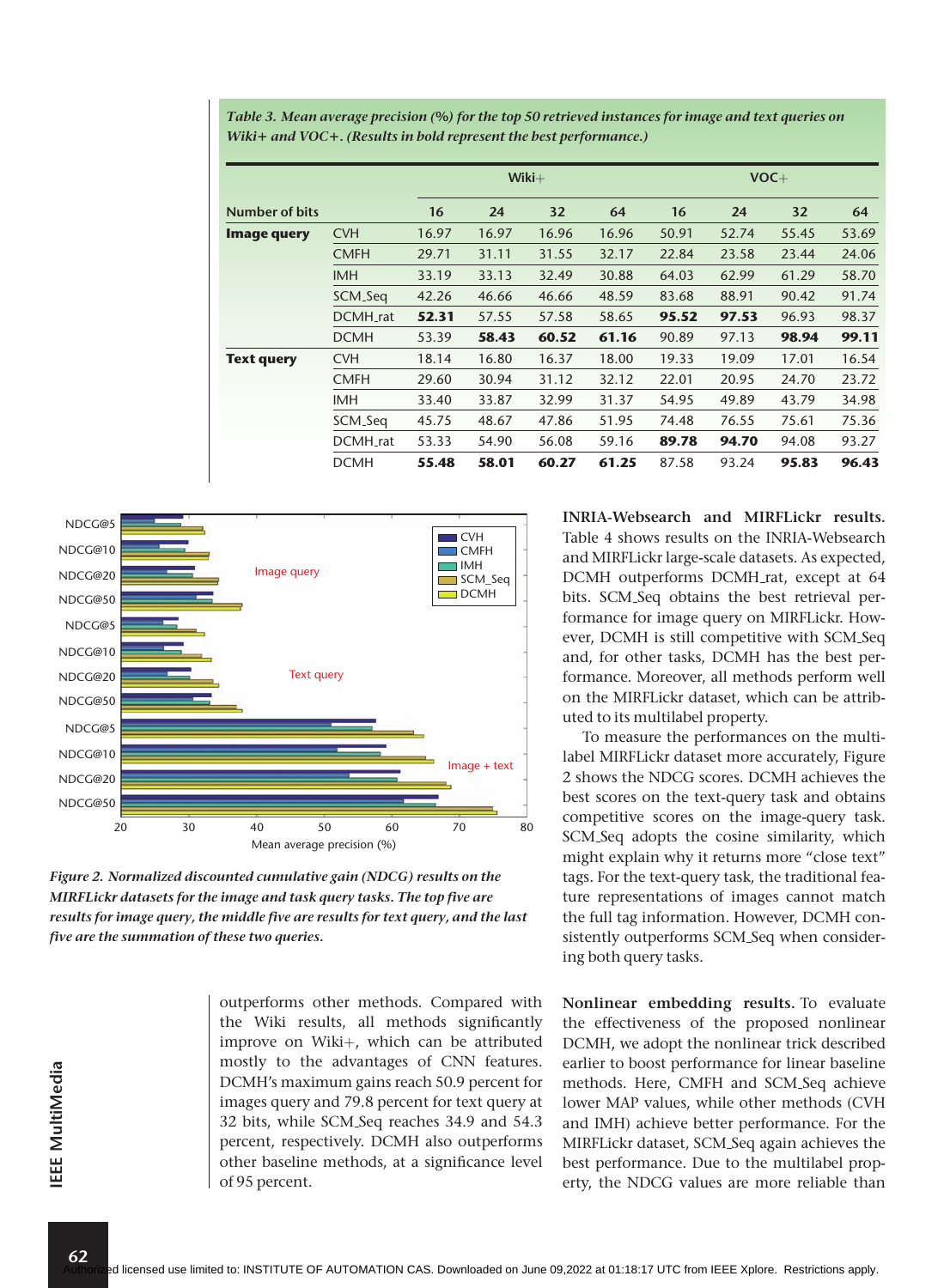|                       |             |       |       | <b>INRIA-Websearch</b> |       | <b>MIRFLickr</b> |       |       |       |
|-----------------------|-------------|-------|-------|------------------------|-------|------------------|-------|-------|-------|
| <b>Number of bits</b> |             | 16    | 24    | 32                     | 64    | 16               | 24    | 32    | 64    |
| Image query           | <b>CVH</b>  | 28.40 | 31.96 | 35.53                  | 40.87 | 63.74            | 63.23 | 62.88 | 61.79 |
|                       | <b>CMFH</b> | 33.45 | 39.13 | 40.63                  | 47.32 | 57.02            | 57.13 | 56.65 | 56.45 |
|                       | <b>IMH</b>  | 29.40 | 30.48 | 35.37                  | 42.22 | 63.38            | 62.68 | 63.63 | 61.71 |
|                       | SCM_Seq     | 38.12 | 38.48 | 35.03                  | 40.50 | 69.19            | 69.49 | 70.02 | 70.37 |
|                       | DCMH_rat    | 46.76 | 50.04 | 52.05                  | 59.14 | 65.88            | 66.71 | 68.22 | 67.43 |
|                       | <b>DCMH</b> | 49.48 | 52.76 | 55.48                  | 51.00 | 68.68            | 68.99 | 69.96 | 71.32 |
| <b>Text query</b>     | <b>CVH</b>  | 29.06 | 34.98 | 39.65                  | 46.44 | 63.48            | 63.32 | 62.83 | 61.13 |
|                       | <b>CMFH</b> | 33.52 | 40.16 | 44.51                  | 54.37 | 56.91            | 57.24 | 57.11 | 57.07 |
|                       | <b>IMH</b>  | 30.50 | 33.31 | 39.92                  | 50.08 | 63.76            | 62.73 | 63.03 | 61.69 |
|                       | SCM_Seq     | 29.03 | 33.11 | 38.05                  | 46.11 | 68.57            | 69.25 | 69.55 | 69.85 |
|                       | DCMH_rat    | 48.13 | 54.39 | 58.64                  | 65.58 | 66.51            | 67.84 | 68.89 | 70.09 |
|                       | <b>DCMH</b> | 52.49 | 56.64 | 61.13                  | 53.06 | 68.59            | 69.97 | 69.59 | 69.95 |

Table 4. Mean average precision (%) for the top 50 retrieved instances for image and text queries on INRIA-Websearch and MIRFLickr. (Results in bold represent the best performance.)

Table 5. Mean average precision (%) for the top 50 retrieved instances for image and text queries with nonlinear embedding for LabelMe and Wiki+.\* (Results in bold represent the best performance.)

|                   |             |       |       | LabelMe |       | $Wiki+$ |       |       |       |
|-------------------|-------------|-------|-------|---------|-------|---------|-------|-------|-------|
| Number of bits    |             | 16    | 24    | 32      | 64    | 16      | 24    | 32    | 64    |
| Image query       | <b>CVH</b>  | 51.17 | 49.02 | 48.30   | 44.86 | 17.53   | 24.50 | 25.06 | 25.19 |
|                   | <b>CMFH</b> | 26.49 | 26.39 | 26.50   | 26.50 | 17.53   | 17.36 | 17.35 | 17.50 |
|                   | <b>IMH</b>  | 46.41 | 41.28 | 38.73   | 36.30 | 34.14   | 34.43 | 34.82 | 31.14 |
|                   | SCM_Seq     | 53.49 | 56.88 | 56.13   | 54.67 | 31.36   | 35.34 | 31.69 | 22.42 |
|                   | <b>DCMH</b> | 76.00 | 78.36 | 78.88   | 79.66 | 53.39   | 58.43 | 60.52 | 61.16 |
| <b>Text query</b> | <b>CVH</b>  | 52.59 | 50.02 | 49.60   | 45.81 | 24.39   | 25.07 | 25.44 | 25.89 |
|                   | <b>CMFH</b> | 25.96 | 25.92 | 25.88   | 26.01 | 18.26   | 18.36 | 18.58 | 18.61 |
|                   | <b>IMH</b>  | 48.64 | 44.81 | 42.09   | 35.90 | 32.67   | 35.38 | 35.00 | 32.19 |
|                   | SCM_Seq     | 41.28 | 56.35 | 50.56   | 48.71 | 19.32   | 26.66 | 21.78 | 17.65 |
|                   | <b>DCMH</b> | 85.57 | 87.31 | 86.10   | 88.03 | 55.48   | 58.01 | 60.27 | 61.25 |

\* All baseline methods adopt the same nonlinear embedding trick.

MAP values, where DCMH outperforms SCM Seq consistently (see Figure 2). Moreover, our DCMH performs better than other methods on the smallest code bits. Once again, as Tables 5 and 6 show, our DCMH achieves much better accuracies than the baseline methods.

Results for intramodal retrieval. As Table 7 shows, in addition to cross-modal retrieval, we also compare different methods at 32 bits in the intramodal retrieval tasks—that is, image-toimage (I2I) and text-to-text (T2T). For both tasks, DCMH significantly outperforms the

other two supervised methods except for on the T2T task using the  $VOC+$  dataset. Because VOC+'s textual features are so powerful (even in the Euclidean space), all three supervised methods obtain promising results. Hence, our DCMH has a good generalization ability for intramodal retrieval, even though it is designed for cross-modal retrieval.

Training time. Finally, as Table 8 shows, we compare the training time with the baselines at 32 bits. Generally, all methods spend relatively little time on the low-dimensional datasets.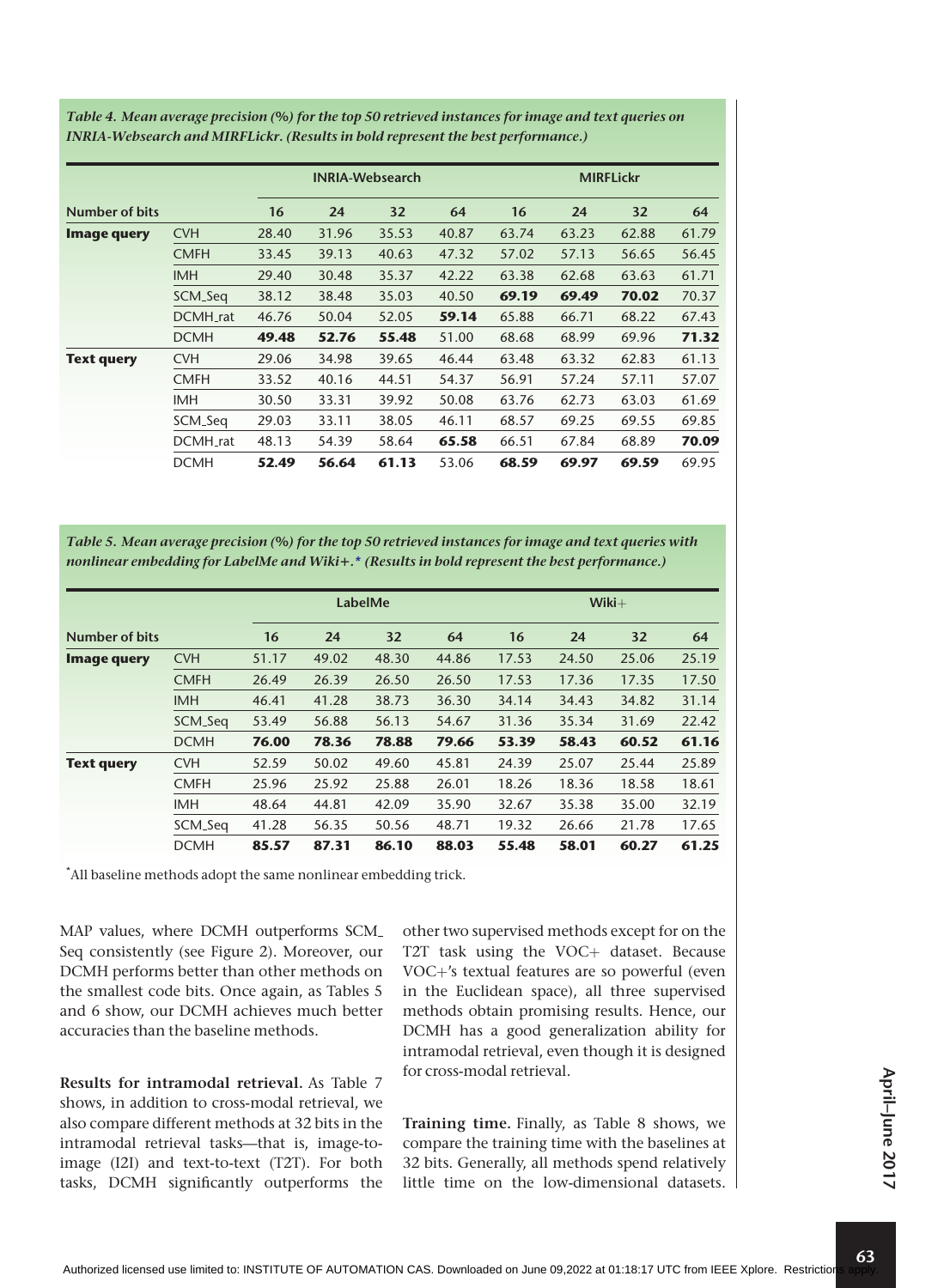Table 6. Mean average precision (%) for the top 50 retrieved instances for image and text queries with nonlinear embedding for INRIA-Websearch and MIRFLickr.\* (Results in bold represent the best performance.)

|                |             |       |       | <b>INRIA-Websearch</b> |       |       |       | <b>MIRFLickr</b> |       |
|----------------|-------------|-------|-------|------------------------|-------|-------|-------|------------------|-------|
| Number of bits |             | 16    | 24    | 32                     | 64    | 16    | 24    | 32               | 64    |
| Image query    | <b>CVH</b>  | 33.63 | 37.97 | 41.60                  | 47.05 | 65.41 | 64.95 | 63.86            | 62.76 |
|                | <b>CMFH</b> | 32.83 | 39.13 | 35.37                  | 42.61 | 55.12 | 55.18 | 55.11            | 55.08 |
|                | <b>IMH</b>  | 27.89 | 30.95 | 31.66                  | 35.51 | 63.64 | 63.06 | 64.69            | 62.94 |
|                | SCM_Seq     | 38.12 | 38.48 | 34.37                  | 26.96 | 68.31 | 71.85 | 71.69            | 72.57 |
|                | <b>DCMH</b> | 49.48 | 52.76 | 55.48                  | 51.00 | 68.68 | 68.99 | 69.96            | 71.32 |
| Text query     | <b>CVH</b>  | 34.17 | 40.49 | 45.07                  | 53.61 | 65.70 | 65.06 | 64.20            | 61.13 |
|                | <b>CMFH</b> | 28.56 | 33.79 | 35.72                  | 41.73 | 57.09 | 57.09 | 57.11            | 56.97 |
|                | <b>IMH</b>  | 30.25 | 33.88 | 36.02                  | 41.82 | 63.76 | 63.18 | 64.22            | 63.43 |
|                | SCM_Seq     | 29.03 | 20.99 | 23.91                  | 25.05 | 66.53 | 70.38 | 72.24            | 70.15 |
|                | <b>DCMH</b> | 52.49 | 56.64 | 61.13                  | 53.06 | 68.59 | 69.97 | 69.59            | 69.95 |

\* All baseline methods adopt the same nonlinear embedding trick.

Table 7. Mean average precision (%) for the top 50 retrieved instances for image-to-image and text-totext tasks for intramodal retrieval at 32 bits

| Query               | <b>Dataset</b> | <b>Wiki</b> | LabelMe | $Wiki+$ | $VOC +$ | <b>INRIA-Websearch</b> | <b>MIRFLickr</b> |
|---------------------|----------------|-------------|---------|---------|---------|------------------------|------------------|
| Image-to-image      | <b>IMH</b>     | 38.42       | 48.88   | 43.50   | 46.60   | 63.45                  | 67.42            |
|                     | SCM_Seq        | 32.07       | 68.21   | 48.49   | 74.82   | 66.12                  | 70.37            |
|                     | <b>DCMH</b>    | 41.23       | 78.21   | 55.38   | 85.49   | 68.32                  | 70.78            |
| <b>Text-to-text</b> | <b>IMH</b>     | 68.61       | 67.93   | 53.70   | 99.63   | 69.95                  | 71.66            |
|                     | SCM_Seq        | 56.36       | 88.95   | 78.93   | 99.21   | 71.34                  | 81.71            |
|                     | <b>DCMH</b>    | 71.31       | 90.49   | 85.23   | 99.99   | 82.18                  | 83.53            |

|  |  |  |  | Table 8. Training time (in seconds) on different datasets at 32 bits |
|--|--|--|--|----------------------------------------------------------------------|
|--|--|--|--|----------------------------------------------------------------------|

| <b>Datasets</b> | Wiki | LabelMe | $Wiki+$ | $VOC +$ | <b>MIRFLickr</b> |
|-----------------|------|---------|---------|---------|------------------|
| <b>CVH</b>      | 0.23 | 1.14    | 29.76   | 29.07   | 0.38             |
| <b>IMH</b>      | 9.05 | 11.68   | 10.78   | 19.94   | 63.78            |
| <b>CMFH</b>     | 0.16 | 0.42    | 33.37   | 2.93    | 0.99             |
| SCM_Seq         | 0.20 | 67.88   | 862.72  | 798.67  | 41.01            |
| DCMH rat        | 0.64 | 0.60    | 0.63    | 1.45    | 2.12             |
| <b>DCMH</b>     | 0.94 | 1.64    | 15.31   | 21.46   | 4.06             |

SCM Seq always achieves the second best performance, but its training time significantly increases for high-dimensional data. With the help of discrete optimization, DCMH's performances can be further improved at the cost of additional time. Moreover, DCMH can easily adapt to high-dimensional datasets and largescale datasets.

Heterogeneous hashing is a significant prob-lem in social media, and we could further extend our current methods in a semisupervised manner to address this problem. This could help us get rid of expensive semantic labels. In addition, we could extend our methods to multimodal hashing to use heterogeneous information simultaneously for Web content retrieval. MM

## Acknowledgments

This special issue is a collaboration between the 2016 IEEE International Symposium on Multimedia (ISM 2016) and IEEE MultiMedia. This article is an extended version of "Discrete Cross-Modal Hashing for Efficient Multimedia